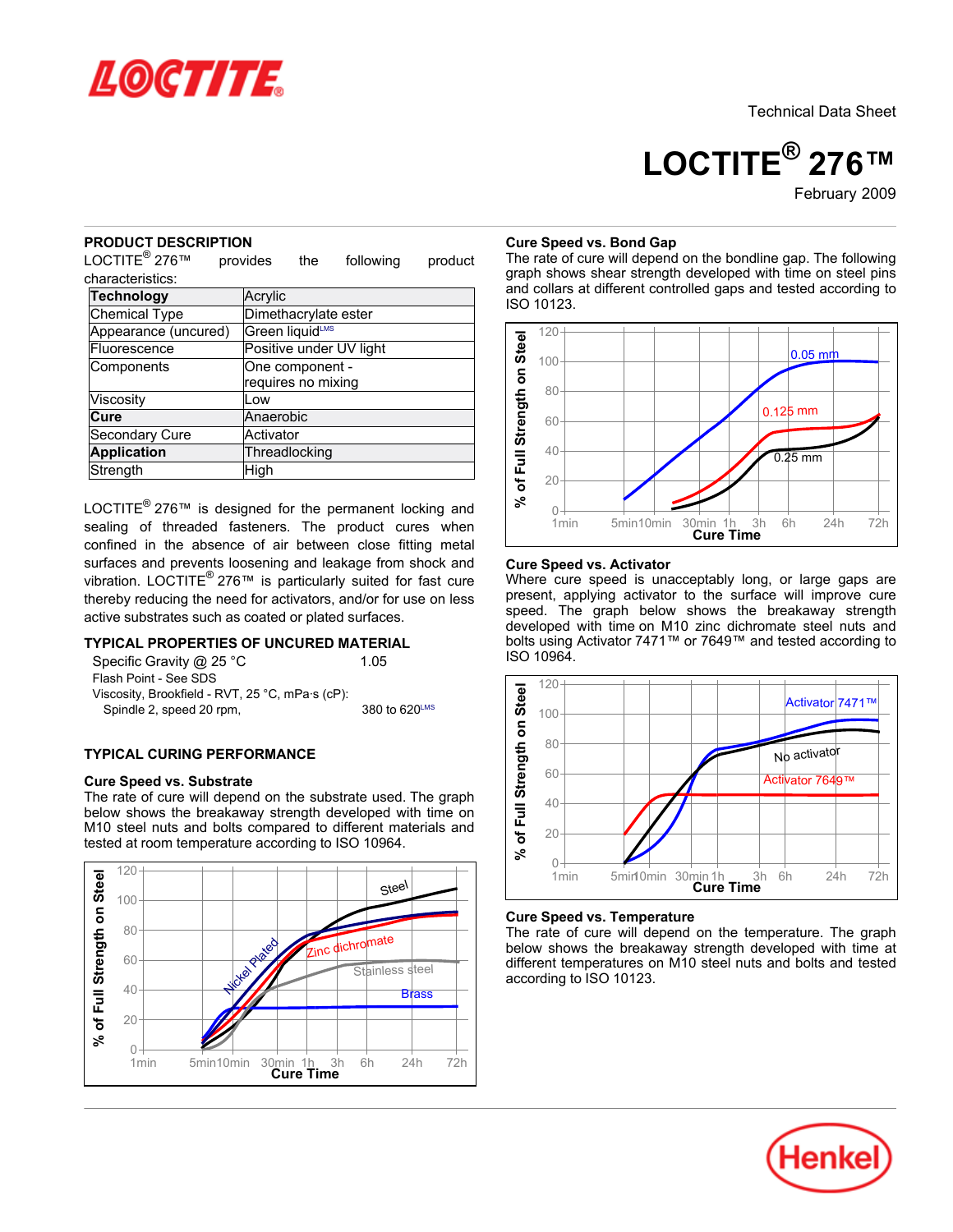

# **TYPICAL PROPERTIES OF CURED MATERIAL**

#### **Physical Properties**:

| Coefficient of Thermal Expansion, ISO 11359-2, K <sup>-1</sup> : |                      |
|------------------------------------------------------------------|----------------------|
| Below Tq                                                         | $47 \times 10^{-6}$  |
| Above Tg                                                         | $143 \times 10^{-6}$ |
| Glass Transition Temperature (Tq) by TMA, °C                     | 104                  |
|                                                                  |                      |

# **TYPICAL PERFORMANCE OF CURED MATERIAL**

# **Adhesive Properties**

| After 24 hours @ 22 °C                              |                            |                                      |
|-----------------------------------------------------|----------------------------|--------------------------------------|
| Breakaway Torque, ISO 10964:                        |                            |                                      |
| M <sub>10</sub> steel nuts and bolts (unseated)     | $N \cdot m$<br>(lb.in.)    | 60<br>(530)                          |
| Prevail Torque, ISO 10964:                          |                            |                                      |
| M <sub>10</sub> steel nuts and bolts (unseated)     | $N \cdot m$                | 41                                   |
|                                                     | (lb.in.)                   | (360)                                |
| Breakloose Torque, ISO 10964, Pre-torqued to 5 N·m: |                            |                                      |
| M <sub>10</sub> steel nuts and bolts (seated)       | $N \cdot m$                | 55                                   |
|                                                     | (lb.in.)                   | (490)                                |
| Compressive Shear Strength, ISO 10123:              |                            |                                      |
| Steel pins and collars (degreased)                  | N/mm <sup>2</sup><br>(psi) | $\geq$ 20 <sup>LMS</sup><br>(≥2.900) |

# **TYPICAL ENVIRONMENTAL RESISTANCE**

Cured for 1 week @ 22 °C

Breakloose Torque, ISO 10964, Pre-torqued to 5 N·m: M10 zinc phosphate steel nuts and bolts

# **Heat Aging**



#### **Chemical/Solvent Resistance** Aged under conditions indicated and tested @ 22°C.

**% of initial strength Environment °C 100 h 500 h 1000 h** Acetone | 22 | 85 | 80 | 80 Brake fluid 22 95 95 95 Ethanol | 22 | 95 | 85 | 90 Motor oil 125 90 100 90 Gasoline (unleaded) | 22 | 100 | 95 | 95 Water/glycol 50/50 | 87 | 90 | 85 | 90

# **GENERAL INFORMATION**

**This product is not recommended for use in pure oxygen and/or oxygen rich systems and should not be selected as a sealant for chlorine or other strong oxidizing materials.**

#### **For safe handling information on this product, consult the Safety Data Sheet (SDS).**

Where aqueous washing systems are used to clean the surfaces before bonding, it is important to check for compatibility of the washing solution with the adhesive. In some cases these aqueous washes can affect the cure and performance of the adhesive.

This product is not normally recommended for use on plastics (particularly thermoplastic materials where stress cracking of the plastic could result). Users are recommended to confirm compatibility of the product with such substrates.

## **Directions for use:**

## **For Assembly**

- 1. For best results, clean all surfaces (external and internal) with a LOCTITE $^{\circledR}$  cleaning solvent and allow to dry.
- 2. If the cure speed is too slow, spray all threads with Activator 7471™ or 7649™ and allow to dry.
- 3. To prevent the product from clogging in the nozzle, do not allow the tip to touch metal surfaces during application.
- 4. **For Thru Holes**, apply several drops of the product onto the bolt at the nut engagement area.
- 5. **For Blind Holes**, apply several drops of the product down the internal threads to the bottom of the hole.
- 6. **For Sealing Applications**, apply a 360° bead of product to the leading threads of the male fitting, leaving the first thread free. Force the material into the threads to thouroughly fill the voids. For bigger threads and voids, adjust product amount accordingly and apply a 360° bead of product on the female threads also.
- 7. Assemble and tighten as required.

#### **For Disassembly**

1. Apply localized heat to nut or bolt to approximately 250 °C. Disassemble while hot.

#### **For Cleanup**

1. Cured product can be removed with a combination of soaking in a Loctite solvent and mechanical abrasion such as a wire brush.